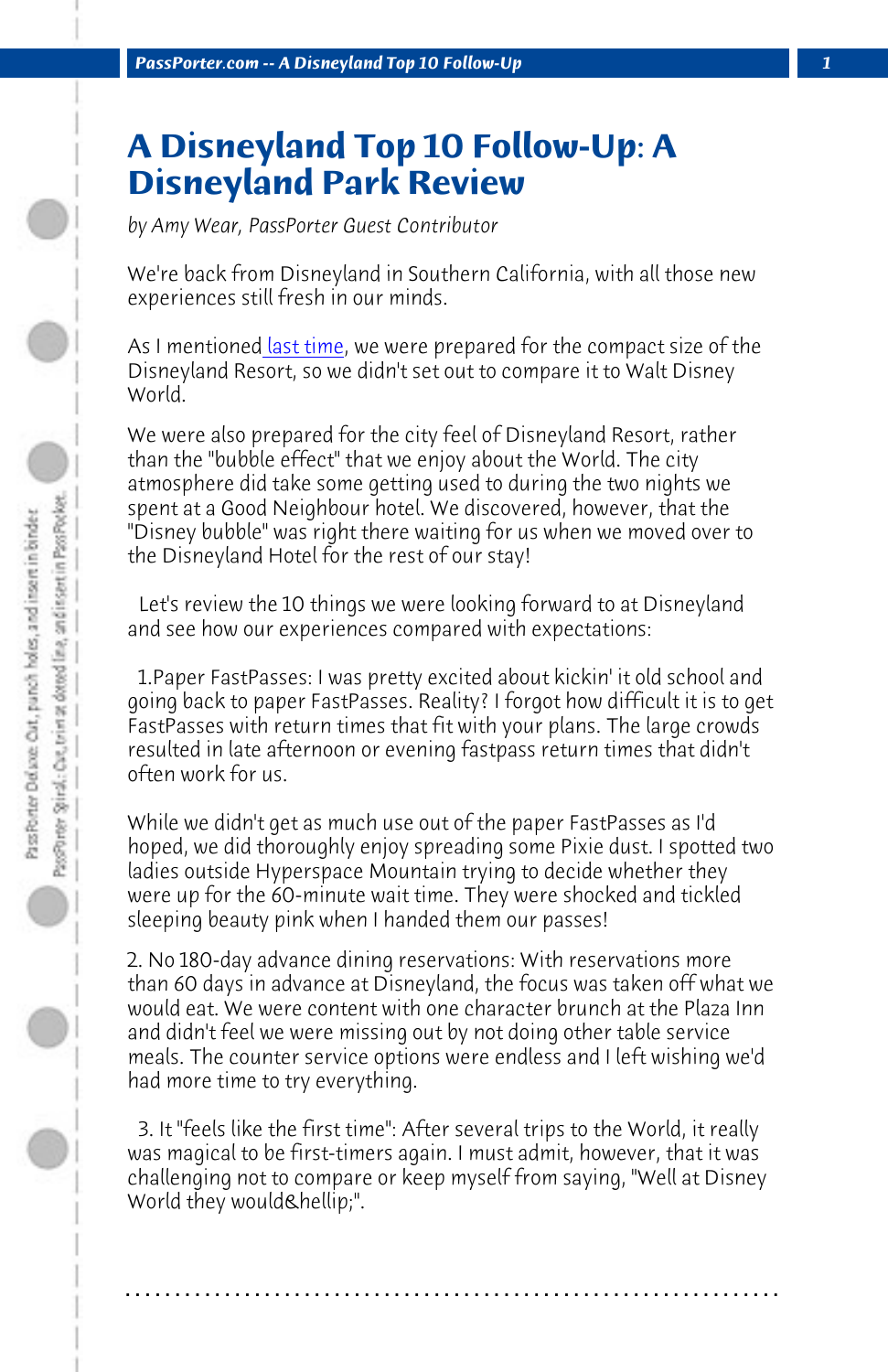*PassPorter.com -- A Disneyland Top 10 Follow-Up (continued) 2*

 4. What's old is new again: We set out to do Small World only to see the differences and to be able to report back to my mom that we did it for her. Turns out, this attraction held far more appeal for us at Disneyland. The landscaping and design of the Small World building are truly breathtaking and set an incredible back-drop for the nighttime fireworks show projections of Disneyland Forever. Getting on the Small World boats outside for a leisurely ride downstream added to the ambiance.

 We did Snow White's Scary Adventures for old time's sake (since it left Walt Disney World in 2012) and even my dark-ride shy seven-year-old daughter didn't mind it. We also finally got to experience Toontown, with Minnie's house being the big highlight.

 5. Disney's hotels are "right there": It was a treat to walk back to our hotel room, rather that take a bus. Ironically, I think we did more walking at the Land than we normally do at the World. We had a 15-minute walk to our room at the Disneyland Hotel and enjoyed returning for an afternoon brea[k every day. We didn](http://www.passporter.com/articles/10-reasons-to-love-cars-land.php)'[t get to take](http://www.passporter.com/articles/10-reasons-to-love-cars-land.php) [advantage](http://www.passporter.com/articles/10-reasons-to-love-cars-land.php) of the monorail as much as we would have liked due to extremely long line-ups and a shutdown of operation for more than half of our stay.

 6. The Disneyland Hotel: We loved this hotel so much that I'll save my raving for another article. I've got at least ten reasons that it would be my top recommendation for where to stay at Disneyland!

 7. Park hopping is actually park hopping: Oh what a joy it is to park hop at Disneyland Resort! While we almost never park hop at the World because of the time involved in hopping, we park hopped almost every day at the Land. Bag and security checks are completed outside the gates of both parks, so you only need to do this once and can hop parks without this extra step.

 8. Cars Land: Our expectations for Cars Land were pretty high after watching the movie and reading Cheryl Pendry's Top 10 Reasons to Love Cars Land. I cannot overstate how wonderful this area is! It truly was the delight we hoped for and our favourite "land" of both Anaheim parks.

 9. World of Color: We expected to be blown away by this nighttime spectacular at Disney California Adventure and blown away we were! The special effects were mind-boggling and the music and storyline highly moving. I shed some happy tears as I stood there mesmerised, telling myself, "This is really happening."

**. . . . . . . . . . . . . . . . . . . . . . . . . . . . . . . . . . . . . . . . . . . . . . . . . . . . . . . . . . . . . . . . . .**

 $\bigcirc$